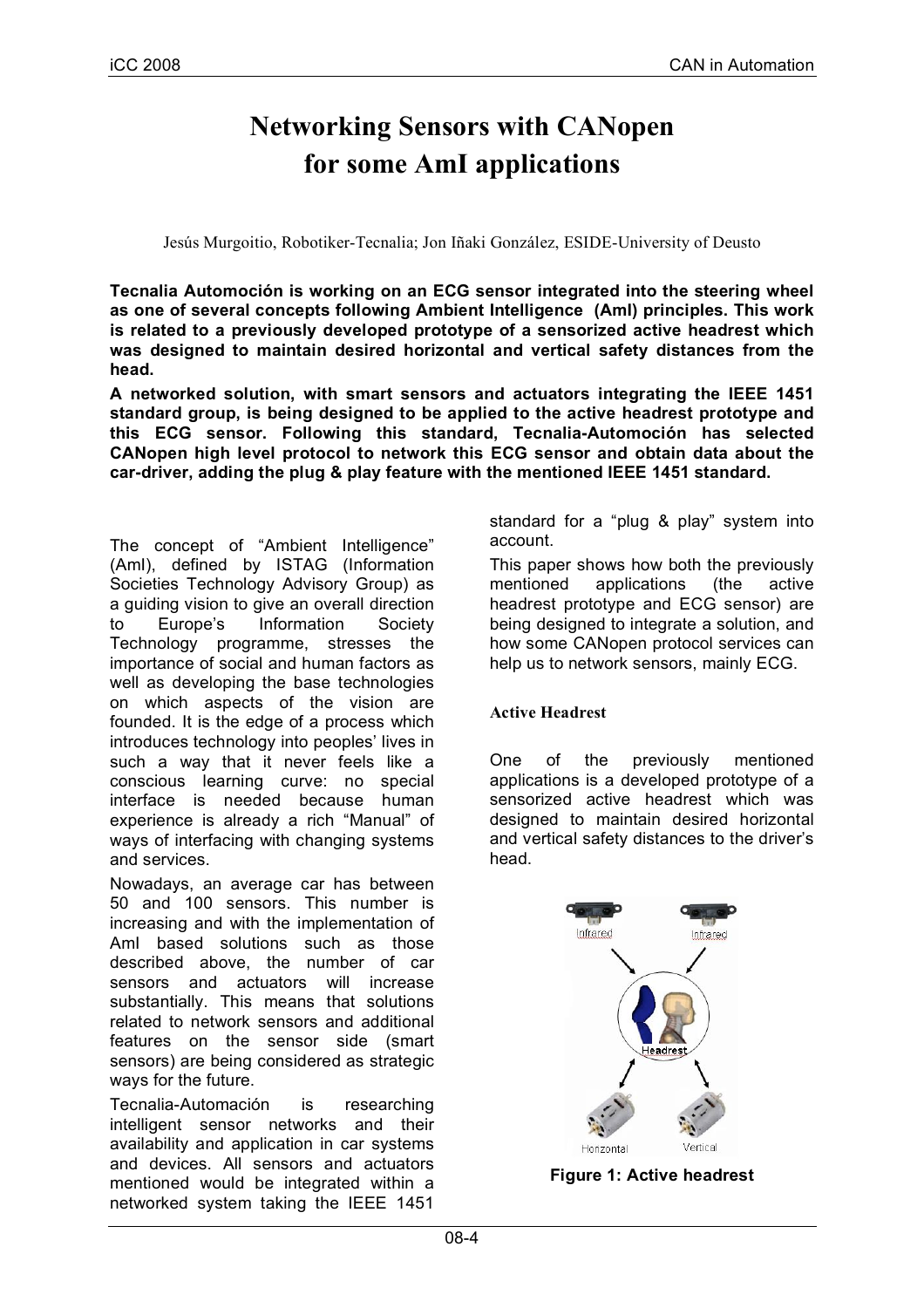All sensors (4) and actuators (2) of this application, designed to be integrated within a networked system, aim to adjust the headrest to the optimal safety position using two independent motion controls for the horizontal and vertical direction (actuators).

Related to sensors, two infrared sensors placed in the headrest detect the position of the user's head using measured information by contact-free devices. One of these is a presence detecting sensor and the other one is an analogue sensor to measure the distance from an object. With these, we can pinpoint the outline of the head and find out the distance from the headrest to the head.

Besides, two further sensors send information to find out the current position for both independent motion controls (horizontal and vertical).

# **ECG sensor**

Since heart rate measurement is not very complex, the ECG signal needs little amplifying (about 10 to 20 times less than EEG) and electrode placement is not very critical if measurement is limited to R-wave detection and registration. The following solution has therefore been selected by Tecnalia-Automación to integrate an ECG sensor into a car.



**Figure 2: ECG sensor**

Drivers change their hand position while driving the car, so this solution takes into account the lack of a continuous ECG signal. Nevertheless, it would be possible to sample this information and find out how some **particular parameters** are change during the driving activity, such as those based on HRV (Heart Rate Variability).

## **Plug & Play**

**I**EEE 1451 is a group of seven standards, some of them in revision phase, concerned with smart transducer interfaces for sensors and actuators which will let us have plug & play feature on the sensor-actuator side within a distributed control system.



Only the following two standards from the IEEE 1451 group has been considered in this work:

**IEEE P1451.0:** providing a uniform set of commands, common operations, and TEDS (Transducer Electronic Data Sheet) for the family of IEEE 1451 smart transducer standards. This command set allows access to any sensors or actuators in the 1451-based networks. This standard will be used to assure uniformity within the family of IEEE 1451.x interface standards.

**IEEE P1451.6:** defining a transducer-to-NCAP interface and TEDS using the highspeed CANopen network interface. It defines a mapping of the 1451 TEDS to the CANopen dictionary entries as well as communication messages, process data, configuration parameter, and diagnosis information. In any case, IEEE1451.6 status is currently only in a draft version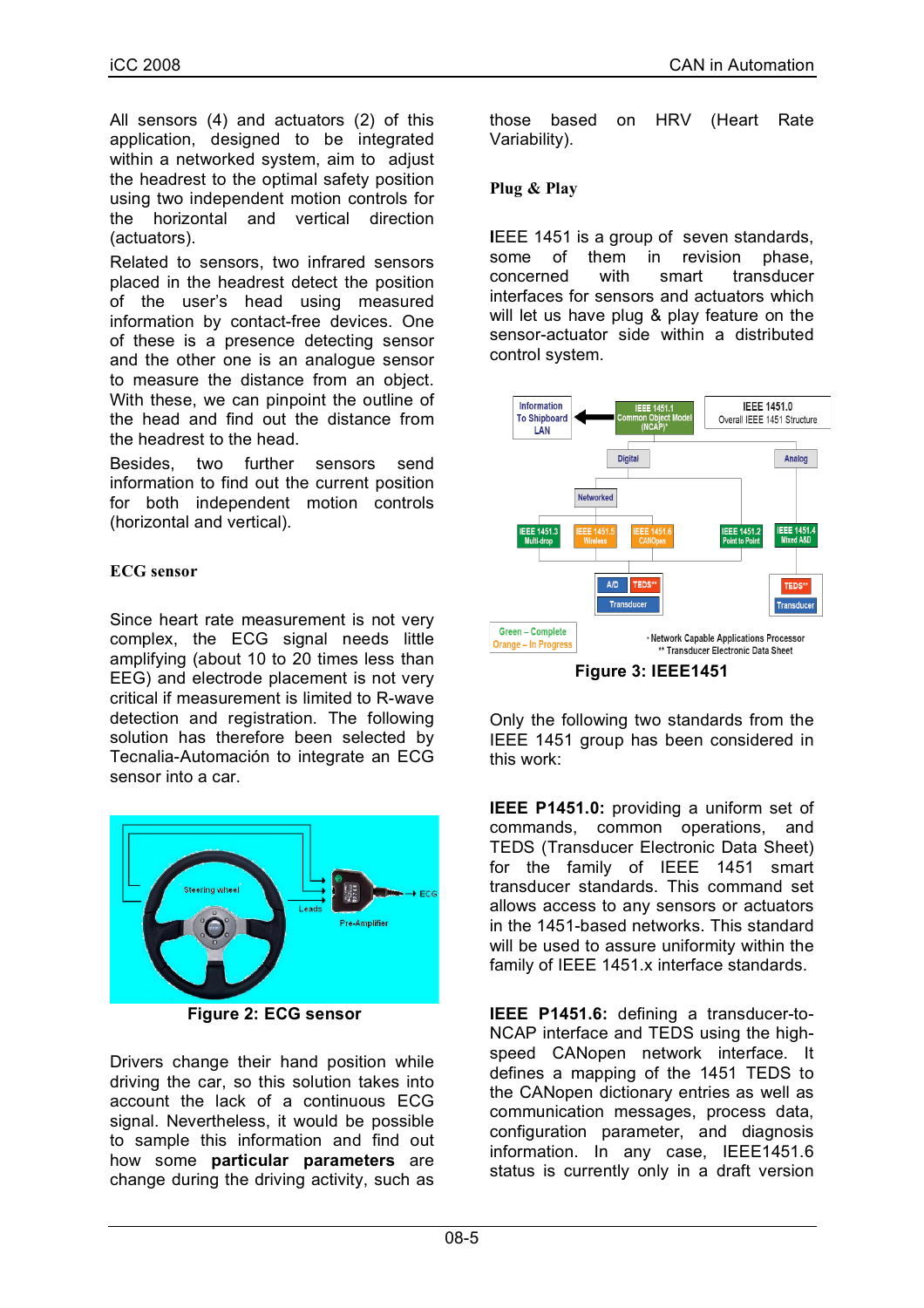and it has not been considered overall in this work.

**TEDS** definition is the key feature of this family of standards and it would be a memory device attached to the transducer having information such as transducer identification, calibration, correction data, measurement range, manufacture-related information, and so on.

### **Hardware Architecture**

Both developments, the active headrest and ECG sensor, will be integrated into a system with one NCAP (Network Capable Application Processor) and two STIM's (Smart Transducer Interface Module):



As shown in the figure, one STIM will collect information from four different **sensors** (Infrareds, Horizontal and Vertical). In the same way, the STIM will be connected to the two **actuators** of the headrest system (horizontal and vertical).

On the other hand, one more STIM will be dedicated to the ECG sensor getting data from a pre-amplifier & filter device. So, all sensors' data and actuators' control will be accessible from a NCAP device.

#### **Software Architecture**

Software architecture, related to the previously explained hardware architecture, is shown in the following paragraphs.

**NCAP:** Three general modules will work together to carry out NCAP functions:



**Figure 5: NCAP SW-Architecture**

**SW\_NCAP\_01** has been designed to connect all sensors and actuators with a networked application by means of a particular LAN (Network), or directly with the related application (Application).

**SW\_NCAP\_02** will implement the 1451.0 standard to provide a set of common commands and operations, to access any sensors or actuators in the 1451-based networks assuring uniformity within the family of IEEE 1451.x.

Finally, **SW\_NCAP\_03** will develop the 1451.6 standard to communicate with a CAN network where several STIM modules can be connected. Two interfaces are considered in this solution as can be seen in the previous figure **(INTF\_01** and **INTF\_02**).

**STIM:** In the same way, three modules have been designed on the STIM side to carry out their respective functions:

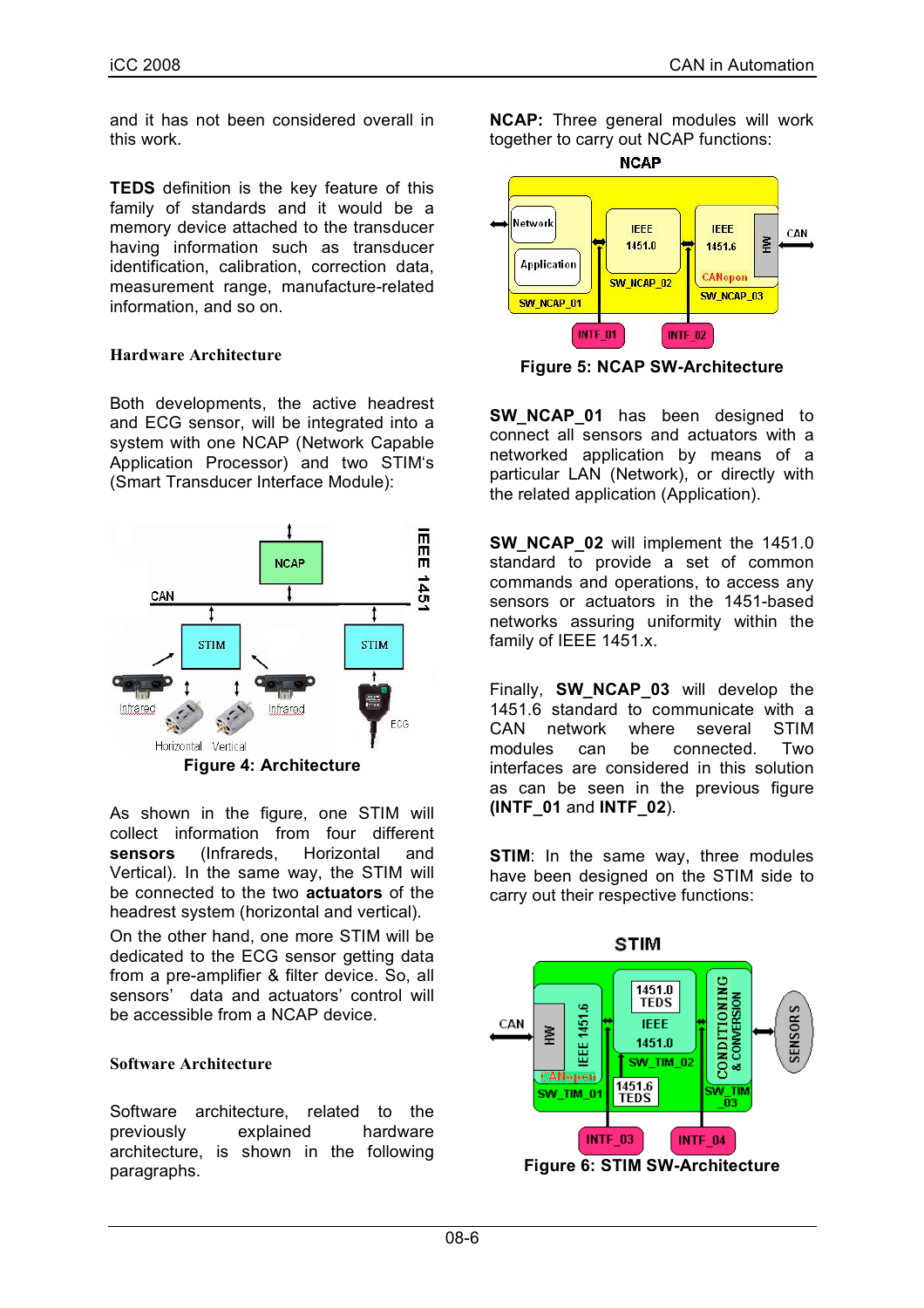**SW TIM 01** will be an implementation of IEEE 1451.6 standard but on STIM side.

**SW\_TIM\_02** will have the 1451.0 standard implemented for the sensor/actuator side and will manage TEDS (Transducer Electronic Data Sheet) with all information related to sensors connected to this STIM.

Finally, **SW\_TIM\_03** will do conditioning and conversion tasks for data received from sensors. As shown in the previous figure, two more interfaces are considered in this solution (**INTF\_03** and **INTF\_04**).

# **CANopen Solution**

Following on from the previously mentioned architectures, Tecnalia-Automoción has selected CANopen high level protocol to network these applications. In particular, the following pharagraps explain how the SW\_NCAP\_03 and SW\_TIM\_01 modules above implement CANopen services for the ECG sensor to obtain parameters about the car-driver, adding the plug & play feature with the IEEE 1451 standard quoted above.

# **CANopen: NMT (Network Management)**

Focussing on the ECG sensor, the corresponding STIM device shown in the previous figure will work like a "slave" meanwhile NCAP device will be the "master":



**Figure 7: Master/Slave**

NCAP (Master) and STIM (Slave) devices will follow a minimal boot-up according to the typical "State diagram" shown here:



**Figure 8: State diagram**

Every "Power On" or "Hardware reset" NCAP will complete its initialization process and from its "Pre-operational" state will send a broadcast "Start Remote\_Node" message binding itself to go to "Operational" state.

In the same way, after its "Power On" or "Hardware reset", each STIM will finish its initialization process and will be in "Pre-Operational" state sending the corresponding NMT message according to the "Bootup protocol".

Then, every STIM in "Pre-Operational" would be entered into "Operational" when the NCAP sends the broadcast message to start all remote nodes. Failing this, the STIM would be started by the NCAP when the last one receives a "Bootup protocol" NMT message from the previous one, once the corresponding STIM has become "Pre-Operational" and completing its "Initialization".

In any case, the NCAP will be able to start/stop every STIM if necessary through the NMT messages (Start Remote Node and Stop Remote Node protocols).

# **CANopen: SDO (Service Data Object)**

SDO services will be mainly used to read and write TEDS information, mapped in the object dictionary of each STIM device, from the NCAP. Therefore, it would be sufficient to only consider one SDO object in the "peer to peer objects of the predefined connection set" ([1]: table 34).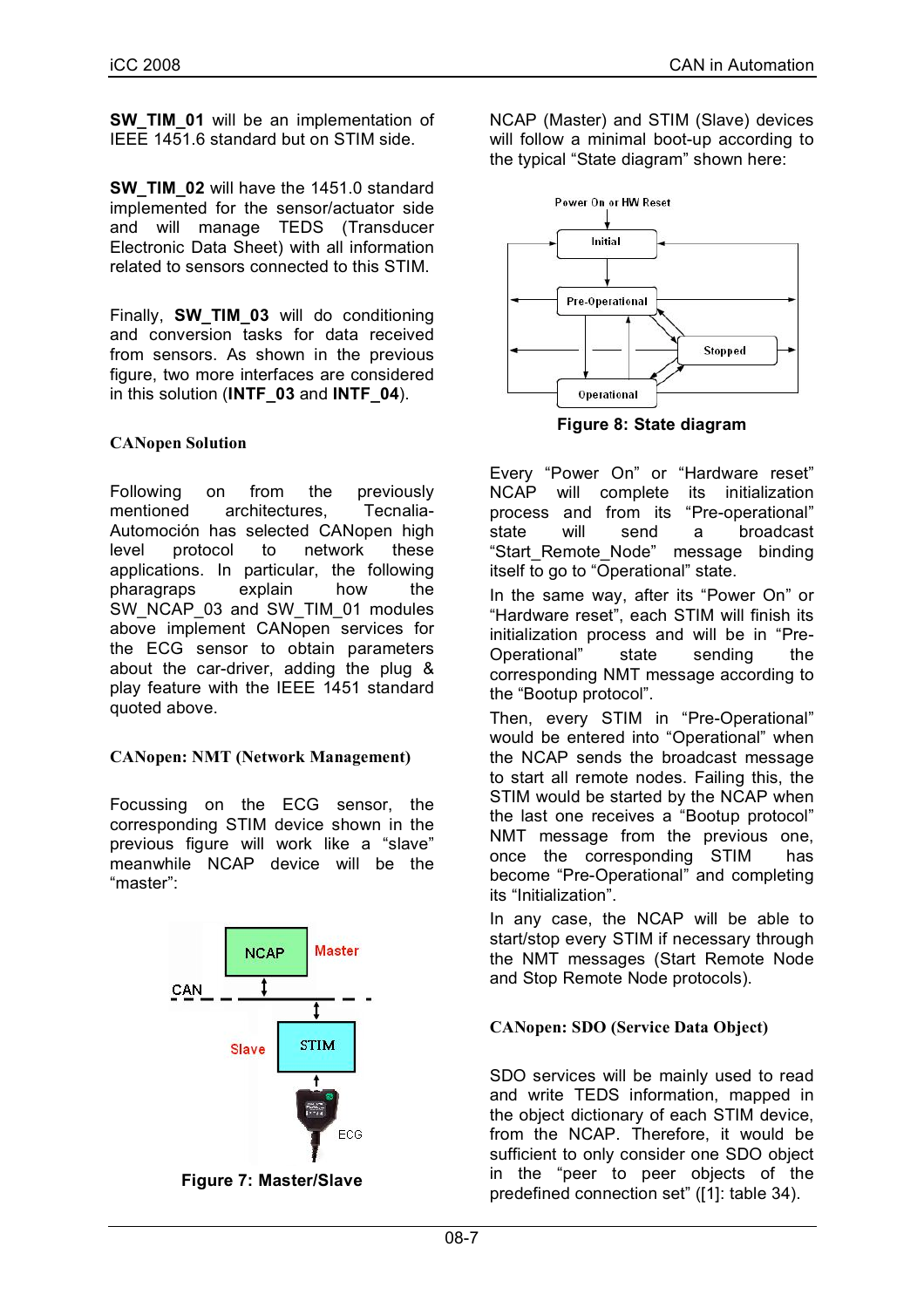Within a Client/Server architecture, the following SDO **download** and **upload** services will be implemented:

- Initiate Block Download.
- Download Block.
- End Block Download.
- Initiate Block Upload.
- Upload Block.
- End Block Upload.

When TEDS in any STIM (server) is to be modified from the NCAP (client), the NCAP will request the STIM (server of SDO and owner of the object dictionary) to prepare for downloading TEDS to the STIM (Initiate Block Download). This service must be confirmed by the STIM. When it is done the NCAP will start sending data-blocks with "Download Block" conformed protocol.

Once every block of TEDS has been sent from the NCAP to the STIM, the "End Block Download" protocol is requested to finish TEDS download process:



**Figure 9: SDO Block Download**

A similar process is carried out to read (upload) the mapped TEDS in the STIM's object dictionary from the NCAP, using "Initiate Block Upload", "Upload Block", and "End Block Upload" protocols:



**Figure 10: SDO Block Upload**

This set of SDO services will let TEDS data be read and modified to configure STIM for a particular transducer. In any case, any modification of TEDS should stop the STIM sending the proper NMT service from the NCAP to put the STIM in "Pre-Operational" state, then change TEDS, and finally re-start STIM sending "Start Remote Node" service from the NCAP.

# **CANopen: SYNC and PDO**

When the NCAP is in "Operational" state it will start sending SYNC messages to define a fixed time window and synchronize PDO messages. So, every STIM connected to sensors will send its data by "Write PDO" protocol according to its PDO mapping information. Through this service the STIM of ECG sensor (PDO producer) sends the data of the mapped application object to the NCAP (PDO consumer) every "SYNC".

# **Summary**

- Tecnalia-Automación is researching intelligent sensor networks and their availability and application in car systems and devices.
- The number of car sensors and actuators will increase and solutions related to network sensors (smart